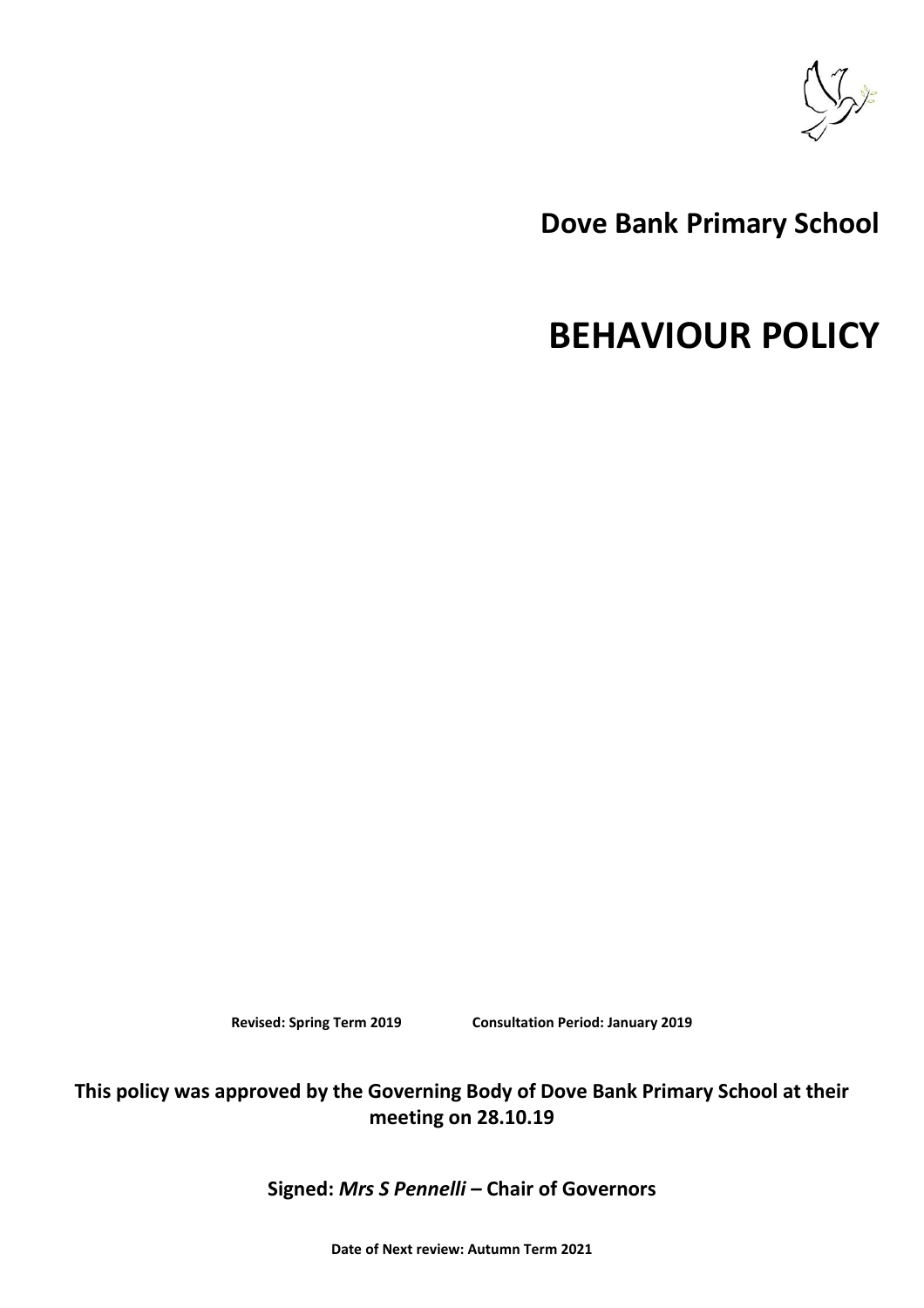# **Contents**

### **1. Aims**

This policy aims to:

- Provide a **consistent approach** to behaviour management
- **Define** what we consider to be unacceptable behaviour, including bullying
- Outline **how pupils are expected to behave**
- Summarise the **roles and responsibilities** of different people in the school community with regards to behaviour management

**…………………………………………………………………………………………………………………………………….……….**

Outline our system of **rewards and sanctions**

### **2. Legislation and statutory requirements**

This policy is based on advice from the Department for Education (DfE) on:

- [Behaviour and discipline in schools](https://www.gov.uk/government/publications/behaviour-and-discipline-in-schools)
- [Searching, screening and confiscation at school](https://www.gov.uk/government/publications/searching-screening-and-confiscation)
- [The Equality Act 2010](https://www.gov.uk/government/publications/equality-act-2010-advice-for-schools)
- [Use of reasonable force in schools](https://www.gov.uk/government/publications/use-of-reasonable-force-in-schools)
- [Supporting pupils with medical conditions at school](https://www.gov.uk/government/publications/supporting-pupils-at-school-with-medical-conditions--3)

It is also based on the [special educational needs and disability \(SEND\) code of practice.](https://www.gov.uk/government/publications/send-code-of-practice-0-to-25)

In addition, this policy is based on:

- Section 175 of the [Education Act 2002,](http://www.legislation.gov.uk/ukpga/2002/32/section/175) which outlines a school's duty to safeguard and promote the welfare of its pupils
- Sections 88-94 of the [Education and Inspections Act 2006,](http://www.legislation.gov.uk/ukpga/2006/40/section/88) which require schools to regulate pupils' behaviour and publish a behaviour policy and written statement of behaviour principles, and give schools the authority to confiscate pupils' property
- [DfE guidance](https://www.gov.uk/guidance/what-maintained-schools-must-publish-online#behaviour-policy) explaining that maintained schools should publish their behaviour policy online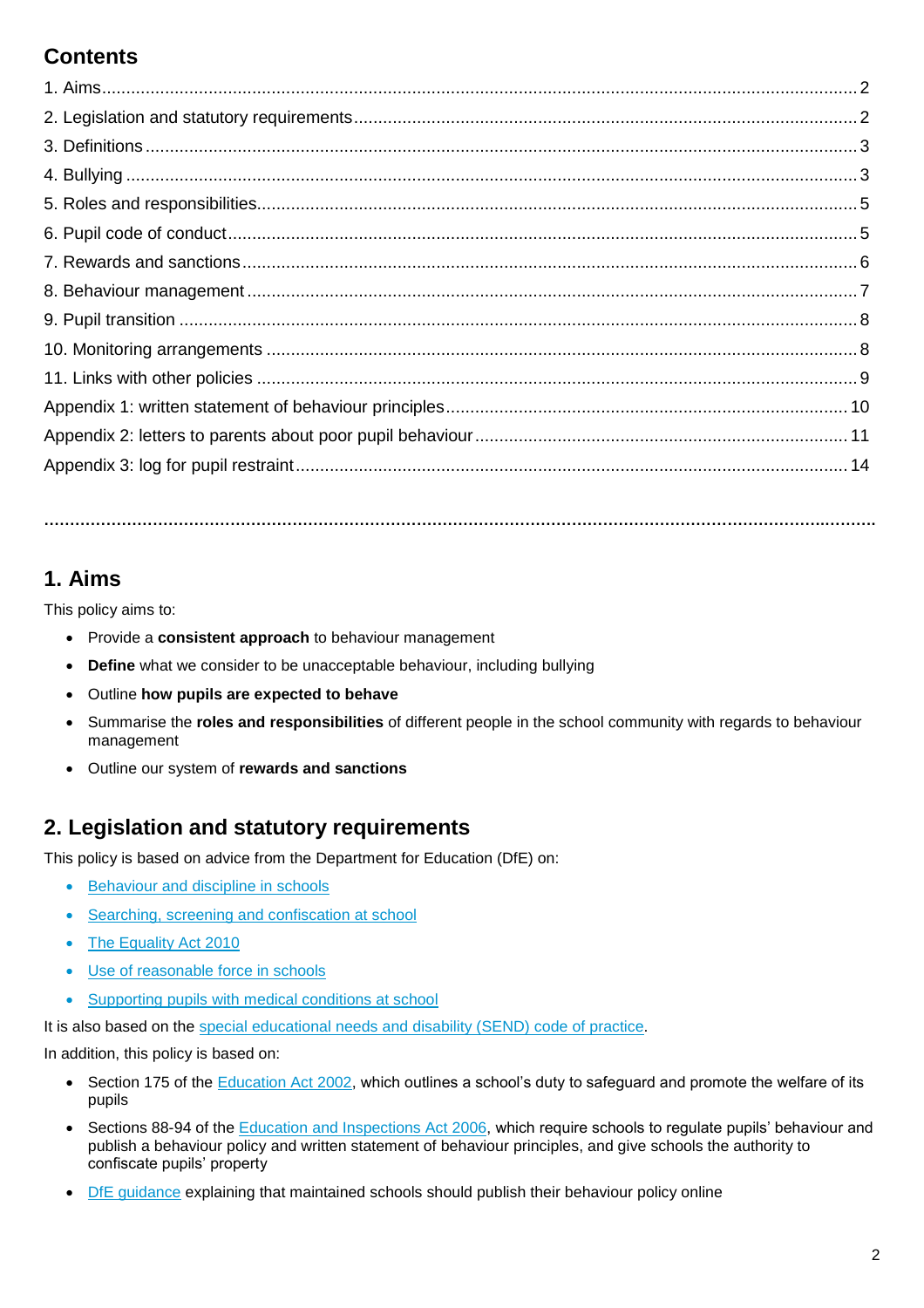# **3. Definitions**

At Dove Bank Primary School we believe that all individuals within our school should feel valued and able to contribute towards the well-being of the school. Children have a right to a safe, sociable, orderly and non-threatening environment in which to work and play.

We believe that the use of a positive, supportive behaviour management system, which operates within a well-structured and consistent framework, contributes significantly to meeting the needs of all children.

Undesirable behaviour is described in the following ways

#### **Misbehaviour** is defined as:

- Disruption in lessons, in corridors between lessons, and at break and lunchtimes
- Non-completion of classwork or homework
- Poor attitude
- Incorrect uniform

#### **Serious misbehaviour** is defined as:

- Repeated breaches of the school rules
- Any form of bullying
- Sexual assault, which is any unwanted sexual behaviour that causes humiliation, pain, fear or intimidation
- Vandalism
- Theft
- Fighting
- Smoking
- Racist, sexist, homophobic or discriminatory behaviour
- Possession of any prohibited items. These are:
	- o Knives or weapons
	- o Alcohol
	- o Illegal drugs
	- o Stolen items
	- o Tobacco and cigarette papers
	- o Fireworks
	- o Pornographic images
	- o Any article a staff member reasonably suspects has been, or is likely to be, used to commit an offence, or to cause personal injury to, or damage to the property of, any person (including the pupil)

### **4. Bullying**

**Bullying** is defined as the repetitive, intentional harming of one person or group by another person or group, where the relationship involves an imbalance of power.

Bullying is, therefore:

- Deliberately hurtful
- Repeated, often over a period of time
- Difficult to defend against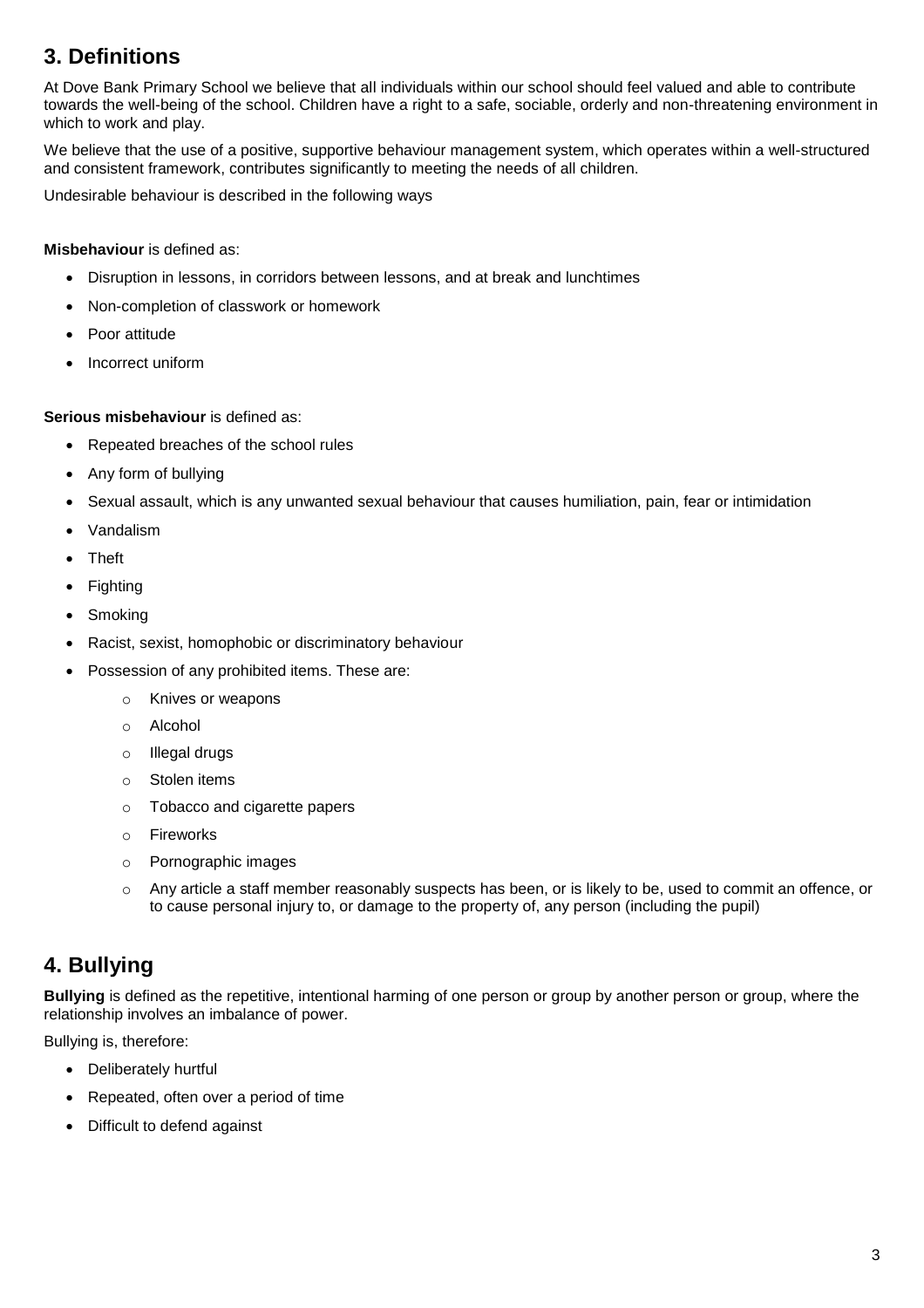| <b>Type of bullying</b>   | <b>Definition</b>                                                                                                                                                                   |  |
|---------------------------|-------------------------------------------------------------------------------------------------------------------------------------------------------------------------------------|--|
| Emotional                 | Being unfriendly, excluding, tormenting                                                                                                                                             |  |
| Physical                  | Hitting, kicking, pushing, taking another's belongings, any use of violence                                                                                                         |  |
| Racial                    | Racial taunts, graffiti, gestures                                                                                                                                                   |  |
| Sexual                    | Explicit sexual remarks, display of sexual material, sexual gestures, unwanted<br>physical attention, comments about sexual reputation or performance, or<br>inappropriate touching |  |
| Direct or indirect verbal | Name-calling, sarcasm, spreading rumours, teasing                                                                                                                                   |  |
| Cyber-bullying            | Bullying that takes place online, such as through social networking sites, messaging<br>apps or gaming sites                                                                        |  |

#### **Identifying bullying**

Bullying can be identified at an early stage by allowing positive discussion in class. We have regular opportunities during class time and break times for discussing problems and expressing concerns.

Should any incident of bullying take place it will be reported to the Headteacher. Any report will be listened to, taken seriously and appropriate enquiries made. Parents of both parties will be informed and the outcome of the enquiries will be made known to all those involved. All incidents are recorded and logged.

#### **Control measures taken to help prevent bullying**

- Designated 'Time Out' area in the playground or on the field for pupils who break the Golden Rules.
- Increased playground activities and active play involvement by Play Coaches and Midday Supervisors at lunchtime.
- Children are taught strategies to deal with incidents of bullying.
- Regular discussion is created through PSHE and other opportunities in order to talk through issues and problems together.
- Issues relating to bullying form part of the framework for assembly themes.
- Issues relating to bullying may be raised at meetings of the School Council.
- All classrooms have a 'Listen to Me' box for pupils to record concerns about bullying.
- Parents / carers are free to contact the school to raise any concerns about bullying.

*See Anti-Bullying Policy for further information*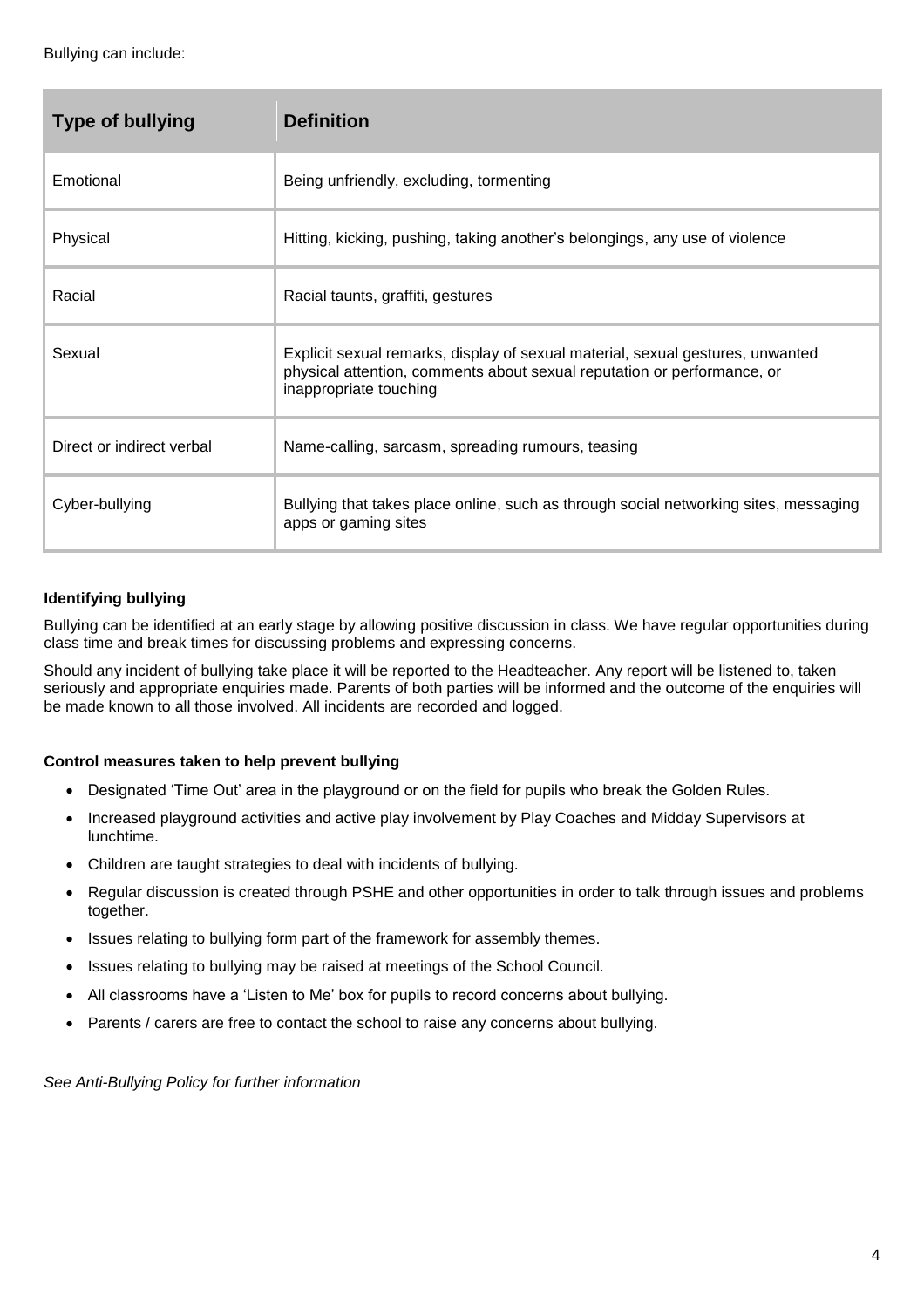### **5. Roles and responsibilities**

#### **5.1 The governing board**

The governing board is responsible for reviewing and approving the written statement of behaviour principles (appendix 1).

The governing board will also review this behaviour policy in conjunction with the headteacher and monitor the policy's effectiveness, holding the headteacher to account for its implementation.

#### **5.2 The headteacher**

The headteacher is responsible for reviewing this behaviour policy in conjunction with the governing board, giving due consideration to the school's statement of behaviour principles (appendix 1). The headteacher will also approve this policy.

The headteacher will ensure that the school environment encourages positive behaviour and that staff deal effectively with poor behaviour, and will monitor how staff implement this policy to ensure rewards and sanctions are applied consistently.

#### **5.3 Staff**

Staff are responsible for:

- Implementing the behaviour policy consistently
- Modelling positive behaviour
- Providing a personalised approach to the specific behavioural needs of particular pupils
- Recording behaviour incidents on CPOMS

The senior leadership team will support staff in responding to behaviour incidents.

#### **5.4 Parents**

Parents are expected to:

- Support their child in adhering to the pupil code of conduct
- Inform the school of any changes in circumstances that may affect their child's behaviour
- Discuss any behavioural concerns with the class teacher promptly

### **6. Pupil code of conduct**

Pupils are expected to work and play in a manner that is sensible, caring and thoughtful. To support this we have six golden rules which provide clear guidelines for children's behaviour and which ensure consistency across the school.

- 1) We are polite, well-mannered and helpful-we don't offend others with our actions or bad language
- 2) We are gentle we don't hurt others and keep our hands and feet to ourselves
- 3) We work hard we don't waste our or others' time
- 4) We listen we don't interrupt, answer back or ignore instructions
- 5) We are honest we don't cover up the truth
- 6) We look after property we don't waste or damage things

In order to follow the Golden Rules, pupils are expected to:

- Behave in an orderly and self-controlled way
- Show respect to members of staff and each other
- In class, make it possible for all pupils to learn
- Move quietly around the school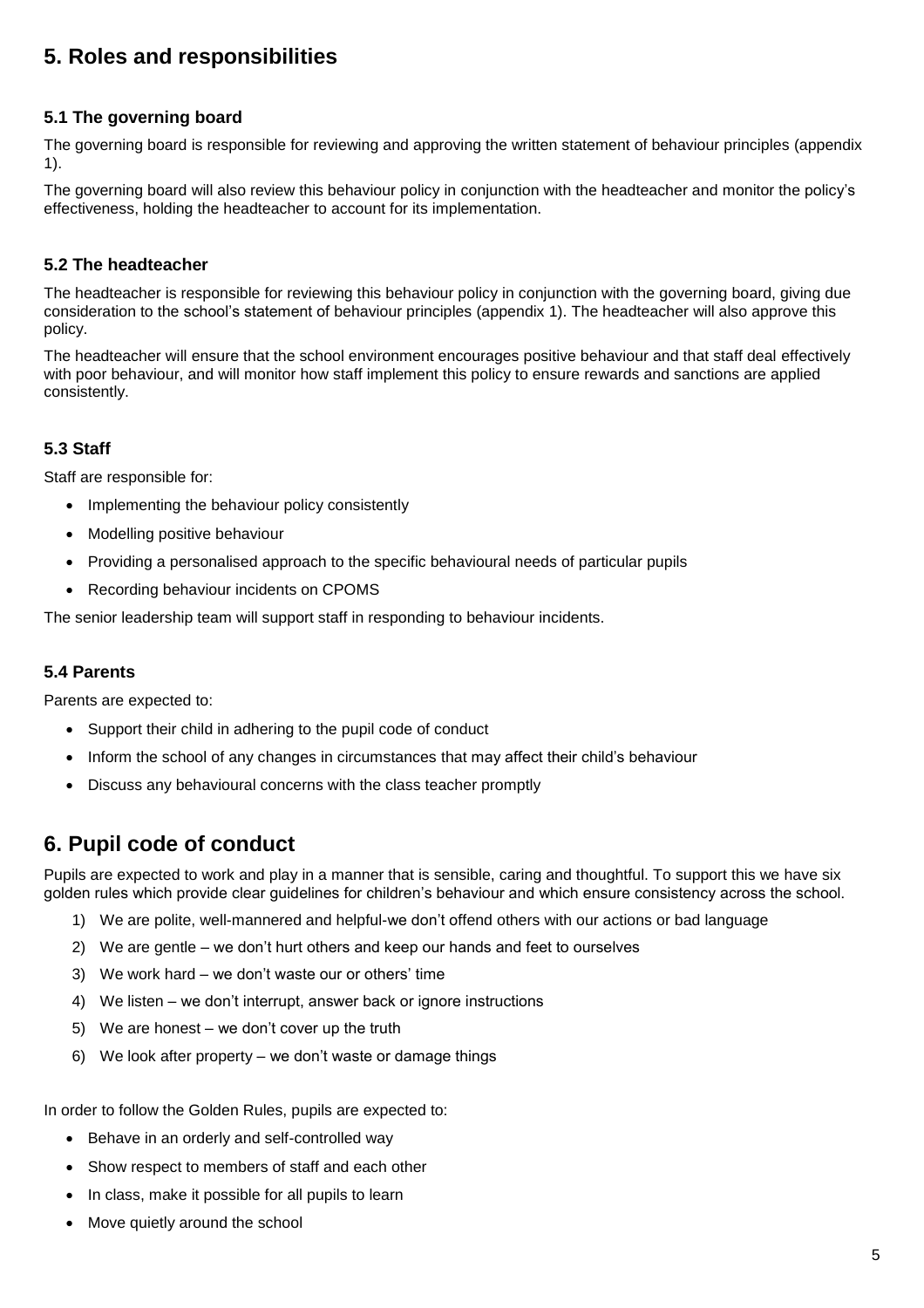- Treat the school buildings and school property with respect
- Wear the correct uniform at all times
- Accept sanctions when given
- Refrain from behaving in a way that brings the school into disrepute, including when outside school

### **7. Rewards and sanctions**

Children behave appropriately when they feel good about themselves and others, when they have good models to follow, when they achieve success and when they are valued.

Rewards are therefore an important way in which the school focuses on desired behaviours. At Dove Bank Primary School, we praise and reward children for desirable behaviour in a variety of ways:

#### **7.1 List of rewards and sanctions**

Positive behaviour will be rewarded with:

- Praise
- Certificates, stickers and stamps
- 'Praise Postcard' and 'Ask Me What I Did' stickers to share good news with parents
- Giving positive oral feedback to parents/carers
- The use of Merit Points and House Points
- Giving pupils additional responsibilities

The school may use one or more of the following sanctions in response to unacceptable behaviour:

- A verbal reprimand
- Making the pupil aware of which Golden Rule they are breaking
- Sending the pupil out of the class, either to the corridor or another classroom
- Expecting work to be completed at home, or at break or lunchtime
- Short term loss of privileges, e.g. withdrawal from a visit or exclusion from a favoured activity / club
- Detention at break or lunchtime, or after school
- Referring the pupil to a senior member of staff
- Letters or phone calls home to parents
- Agreeing an individual behaviour support plan
- In more extreme cases, pupils may be temporarily or permanently excluded

See appendix 2 for sample letters to parents about their child's behaviour.

We may use the 'Red Triangle' in response to serious or persistent breaches of this policy. Pupils may be sent to the headteacher (the headteacher may be sent for) during lessons if they are disruptive, and they will be expected to complete the same work as they would in class.

Pupils who do not attend a given detention are also sent to the headteacher.

#### **7.2 Off-site behaviour**

The school reserves the right to apply sanctions beyond the school gate. This includes conduct witnessed by a member of staff or reported to the school by another person. This could include misbehaviour when:

- Taking part in school organised activities, e.g. offsite visits, residential visits, when representing the school at a sporting event
- Travelling to and from school
- Any misbehaviour at any time that could have repercussions for the orderly running of the school, poses a threat to another pupil or member of the public, could adversely affect the reputation of the school and includes misbehaviour online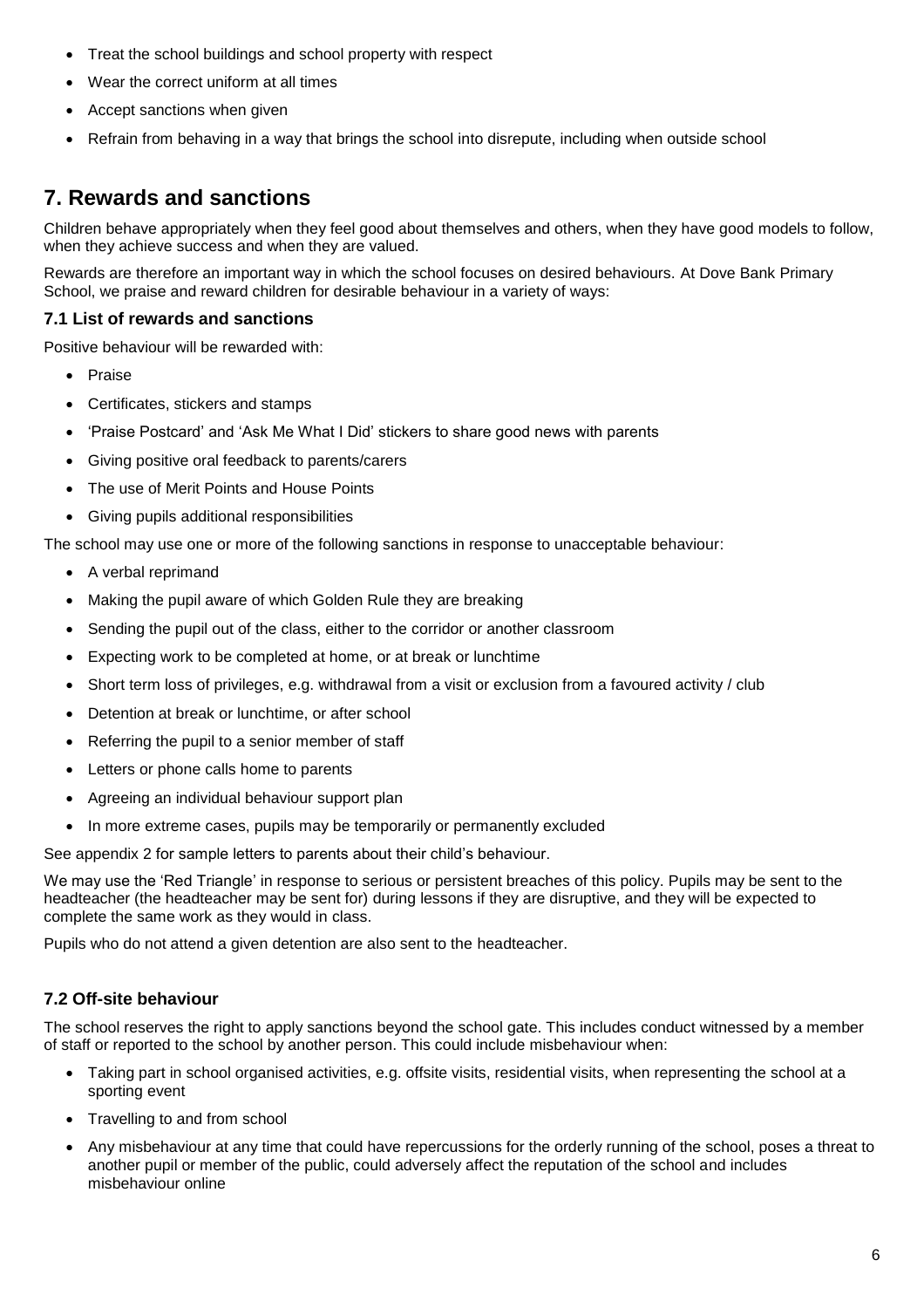In all cases, the child will be disciplined when they are on school premises or when the pupil is under the lawful control of a member of staff (offsite visits and residential visits). If the behaviour is criminal or causes threat to a member of the public, the police will always be informed.

#### **7.3 Malicious allegations against staff**

All malicious allegations will be taken extremely seriously; the Chair of the Governing Body will be informed and the allegation will be fully investigated as soon as possible in a fair and consistent way that provides effective protection for the child and supports the person who is the subject of the allegation.

The suspension of the member of staff involved must not be used as an automatic response when the allegation has been reported. The school and Local Authority disciplinary measures will be followed where the allegation is found by the Governing Body to be true.

Where the allegation made by a child or parents is found to be false, the Chair of the Governing Body will:

- Write to the parent/parent of child to explain the outcome of the investigation and to make clear the seriousness of the false allegation. The parent will be informed that the incident will be formally recorded and subject to data protection and that it may be shared with other appropriate parties. (E.g. Police if the child is 10 years old and above)
- Meet with the parent/ parent and child to discuss the matter and possible consequences; in the case of a child, the parent will be asked to support the school with an appropriate sanction being applied. In the case of a parent, the governing body will seek a written apology in the first instance.
- Consider a fixed exclusion of a child who continues to make false allegations about staff.
- In more serious cases, or where a member of staff feels aggrieved, it is their right to contact their union for further support and advice.

Please refer to our safeguarding policy for more information on responding to allegations of abuse.

The headteacher will also consider the pastoral needs of staff accused of misconduct.

### **8. Behaviour management**

A whole school approach of positive reinforcement is taken to the management of behaviour and it is essential that this is followed consistently. In this way we can create a secure climate of mutual respect where children are aware of expectations and receive positive guidance whilst learning to play a responsible role both within the school and its wider community.

#### **8.1 Classroom management**

Teaching and support staff are responsible for setting the tone and context for positive behaviour within the classroom.

They will:

- Create and maintain a stimulating environment that encourages pupils to be engaged
- Display the Golden Rules and pupil code of conduct, as well as any specific classroom rules
- Every week, the class and teacher will decide upon an area of behaviour they feels needs to be the focus for improvement that week e.g. 'to be on the carpet ready before the member of staff counts to 3'. This is displayed in each classroom as BETTIE (Behaviour Everyone Tries to Improve Every day).
- Develop a positive relationship with pupils, which may include:
	- o Greeting pupils in the morning/at the start of lessons
	- o Establishing clear routines
	- o Communicating expectations of behaviour in ways other than verbally
	- o Highlighting and promoting good behaviour
	- o Concluding the day positively and starting the next day afresh
	- o Having a plan for dealing with low-level disruption
	- o Using positive reinforcement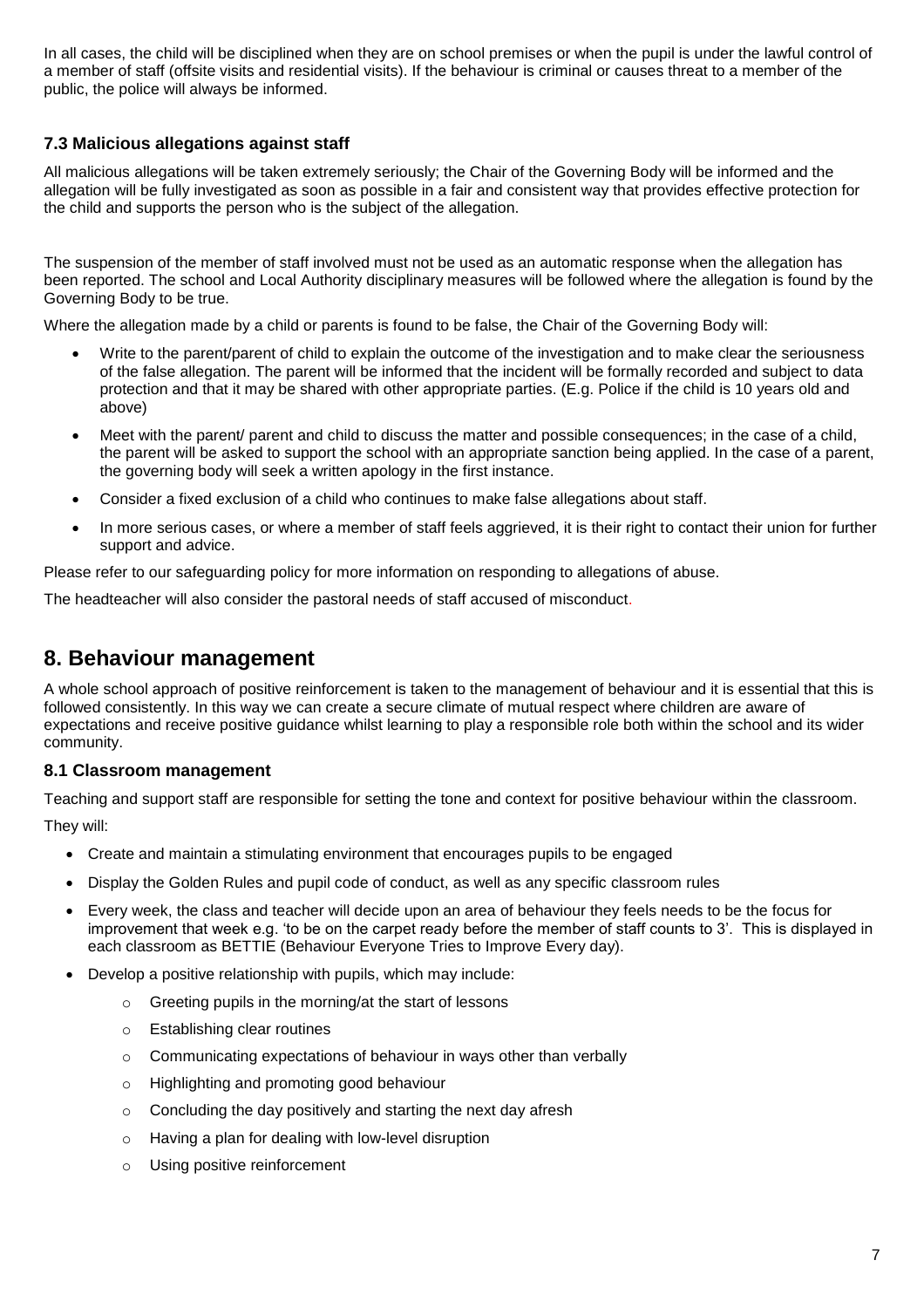#### **8.2 Physical restraint**

In some circumstances, staff may use reasonable force to restrain a pupil to prevent them:

- Causing disorder
- Hurting themselves or others
- Pupils found fighting will be physically separated
- Leaving an area where allowing them to do so would risk their safety
- Damaging property

Incidents of physical restraint must:

- **Always be used as a last resort**
- Be applied using the minimum amount of force and for the minimum amount of time possible
- Be used in a way that maintains the safety and dignity of all concerned
- Never be used as a form of punishment
- Be recorded and reported to parents (see appendix 3 for a Restraint Record Log)

#### **8.3 Confiscation**

**Any prohibited items (listed in section 3) found in pupils' possession will be confiscated.** These items will not be returned to pupils.

We will also confiscate any item which is harmful or detrimental to school discipline. These items will be returned to pupils after discussion with senior leaders and parents, if appropriate.

Searching and screening pupils is conducted in line with the DfE's [latest guidance on searching, screening and](https://www.gov.uk/government/publications/searching-screening-and-confiscation)  [confiscation.](https://www.gov.uk/government/publications/searching-screening-and-confiscation)

#### **8.4 Pupil support**

The school recognises its legal duty under the Equality Act 2010 to prevent pupils with a protected characteristic from being at a disadvantage. Consequently, our approach to challenging behaviour may be differentiated to cater to the needs of the pupil.

The school's special educational needs co-ordinator will evaluate a pupil who exhibits challenging behaviour to determine whether they have any underlying needs that are not currently being met.

Where necessary, support and advice will also be sought from specialist teachers, an educational psychologist, medical practitioners and/or others, to identify or support specific needs.

When acute needs are identified in a pupil, we will liaise with external agencies and plan support programmes for that child. We will work with parents to create the plan and review it on a regular basis.

### **9. Pupil transition**

To ensure a smooth transition to the next year, pupils have transition sessions with their new teacher(s). In addition, staff members hold transition meetings.

To ensure behaviour is continually monitored and the right support is in place, information related to pupil behaviour issues may be transferred to relevant staff at the start of the term or year. Information on behaviour issues may also be shared with new settings for those pupils transferring to other schools.

### **10. Monitoring arrangements**

The headteacher will monitor the effectiveness of this policy on a regular basis, reporting to the governing body. It is the responsibility of the governing body to monitor the rate of exclusions, and to ensure that the school policy is administered fairly and consistently. This behaviour policy will be reviewed by the headteacher and the governing board every three years. At each review, the policy will be approved by the headteacher.

The written statement of behaviour principles (appendix 1) will be reviewed and approved by the governing board every three years.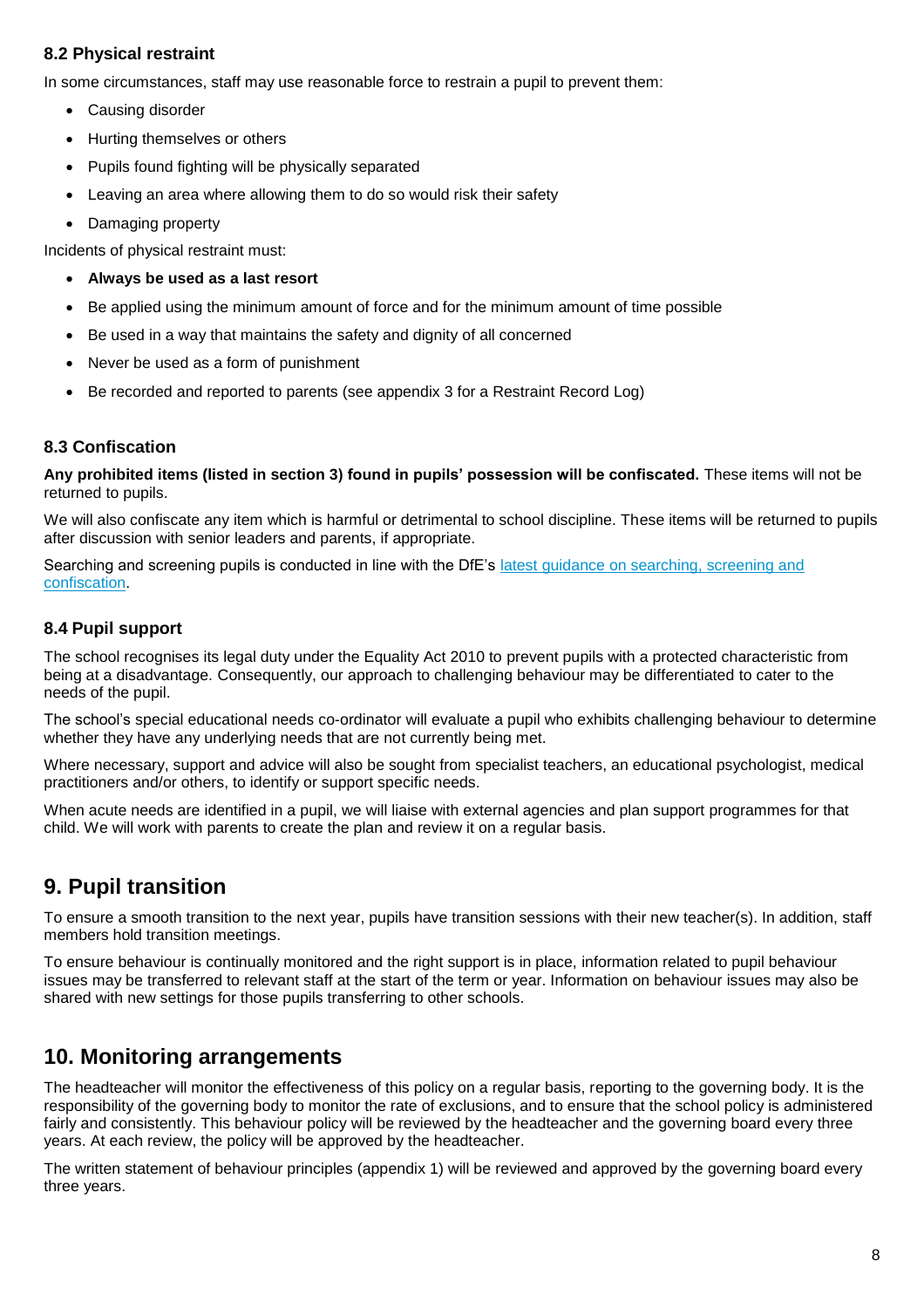## **11. Links with other policies**

This behaviour policy is linked to the following policies:

- Child Protection/Safeguarding Policy
- Positive Handling Policy
- Anti-Bullying Policy
- Exclusions Policy
- Aggressive Behaviour from Visitors and Parents
- Health and Safety Policy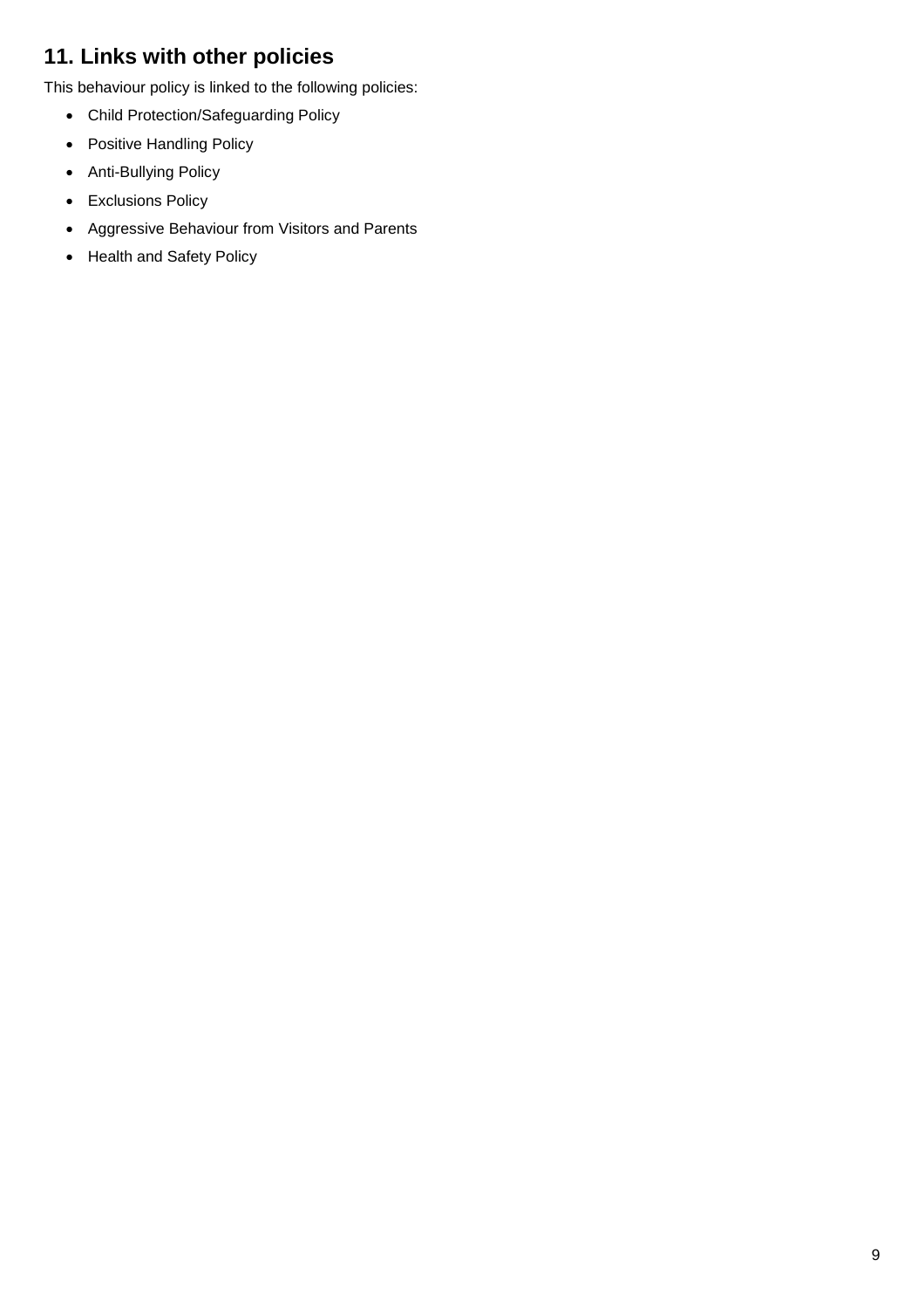### **Appendix 1: written statement of behaviour principles**

- Every pupil understands they have the right to feel safe, valued and respected, and learn free from the disruption of others
- All pupils, staff and visitors are free from any form of discrimination
- Staff and volunteers set an excellent example to pupils at all times
- Rewards, sanctions, de-escalation techniques and, as a last resort, reasonable force are used consistently by staff, in line with the behaviour policy
- The behaviour policy is understood by pupils and staff
- Pupils are helped to take responsibility for their actions
- Families are involved in behaviour incidents to foster good relationships between the school and pupils' home life
- The exclusions policy explains that exclusions will only be used as a last resort, and outlines the processes involved in permanent and fixed-term exclusions

The governing board also emphasises that violence or threatening behaviour will not be tolerated in any circumstances.

This written statement of behaviour principles is reviewed and approved by the full governing board every year.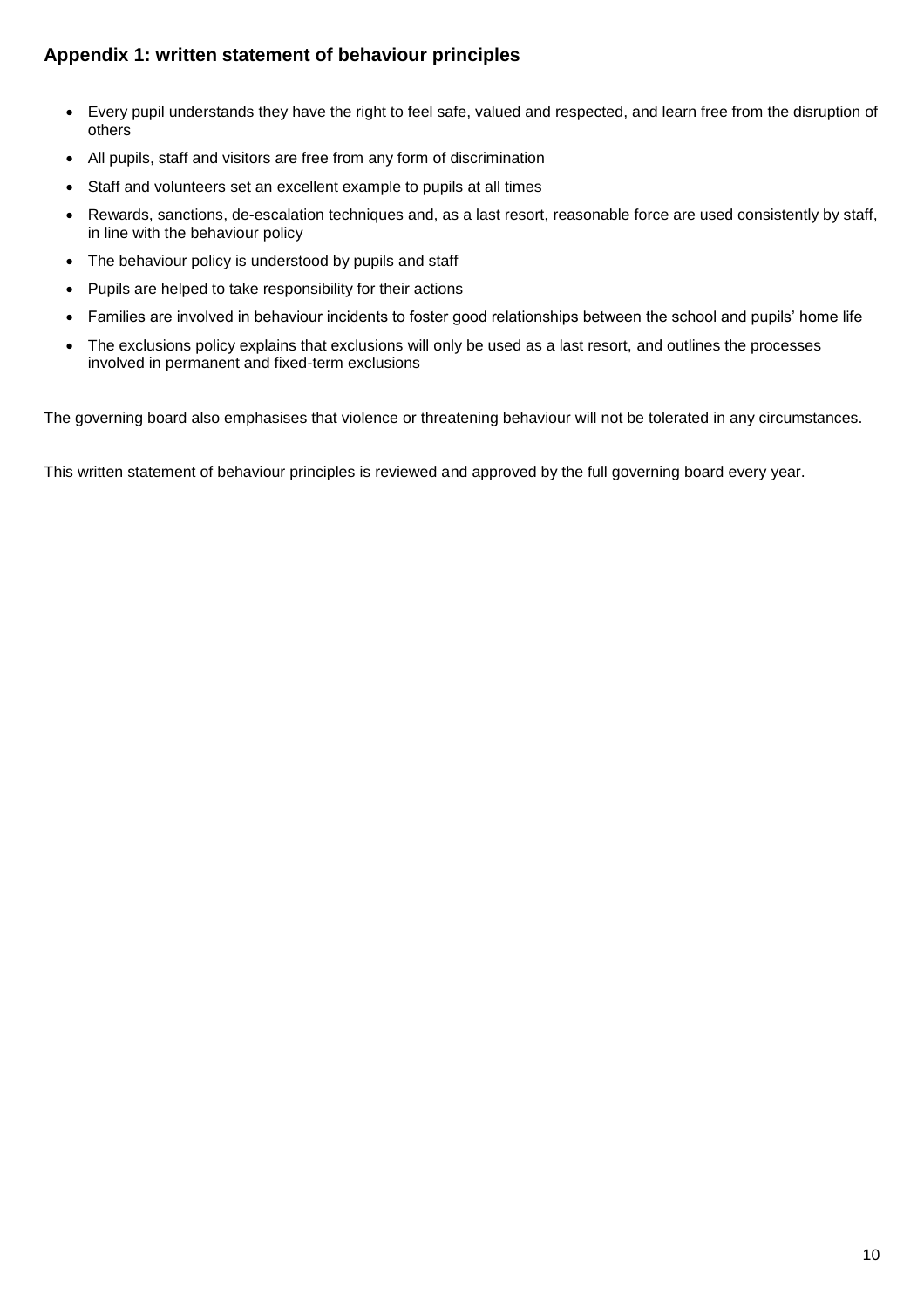### **Appendix 2: letters to parents about pupil behaviour** (discuss with the HT and then copy onto headed paper)

#### **First behaviour letter**

| Dear parent,                                                                                                                                                                                                                                      |  |  |  |  |
|---------------------------------------------------------------------------------------------------------------------------------------------------------------------------------------------------------------------------------------------------|--|--|--|--|
| Recently, your child, ________________________________, has not been behaving as well in school as they<br>could.                                                                                                                                 |  |  |  |  |
| It is important that your child understands the need to follow our pupil code of conduct, and I would<br>appreciate it if you could discuss their behaviour with them.                                                                            |  |  |  |  |
| If your child's behaviour does not improve, I will contact you again and suggest that we meet to discuss how<br>we can work together. However, at this stage I am confident that a reminder of how to behave appropriately<br>will be sufficient. |  |  |  |  |
| Yours sincerely,                                                                                                                                                                                                                                  |  |  |  |  |
|                                                                                                                                                                                                                                                   |  |  |  |  |
|                                                                                                                                                                                                                                                   |  |  |  |  |
|                                                                                                                                                                                                                                                   |  |  |  |  |
|                                                                                                                                                                                                                                                   |  |  |  |  |
|                                                                                                                                                                                                                                                   |  |  |  |  |
| Behaviour letter - return slip                                                                                                                                                                                                                    |  |  |  |  |
| Please return this slip to school to confirm you have received this letter. Thank you.                                                                                                                                                            |  |  |  |  |
|                                                                                                                                                                                                                                                   |  |  |  |  |
|                                                                                                                                                                                                                                                   |  |  |  |  |
|                                                                                                                                                                                                                                                   |  |  |  |  |
|                                                                                                                                                                                                                                                   |  |  |  |  |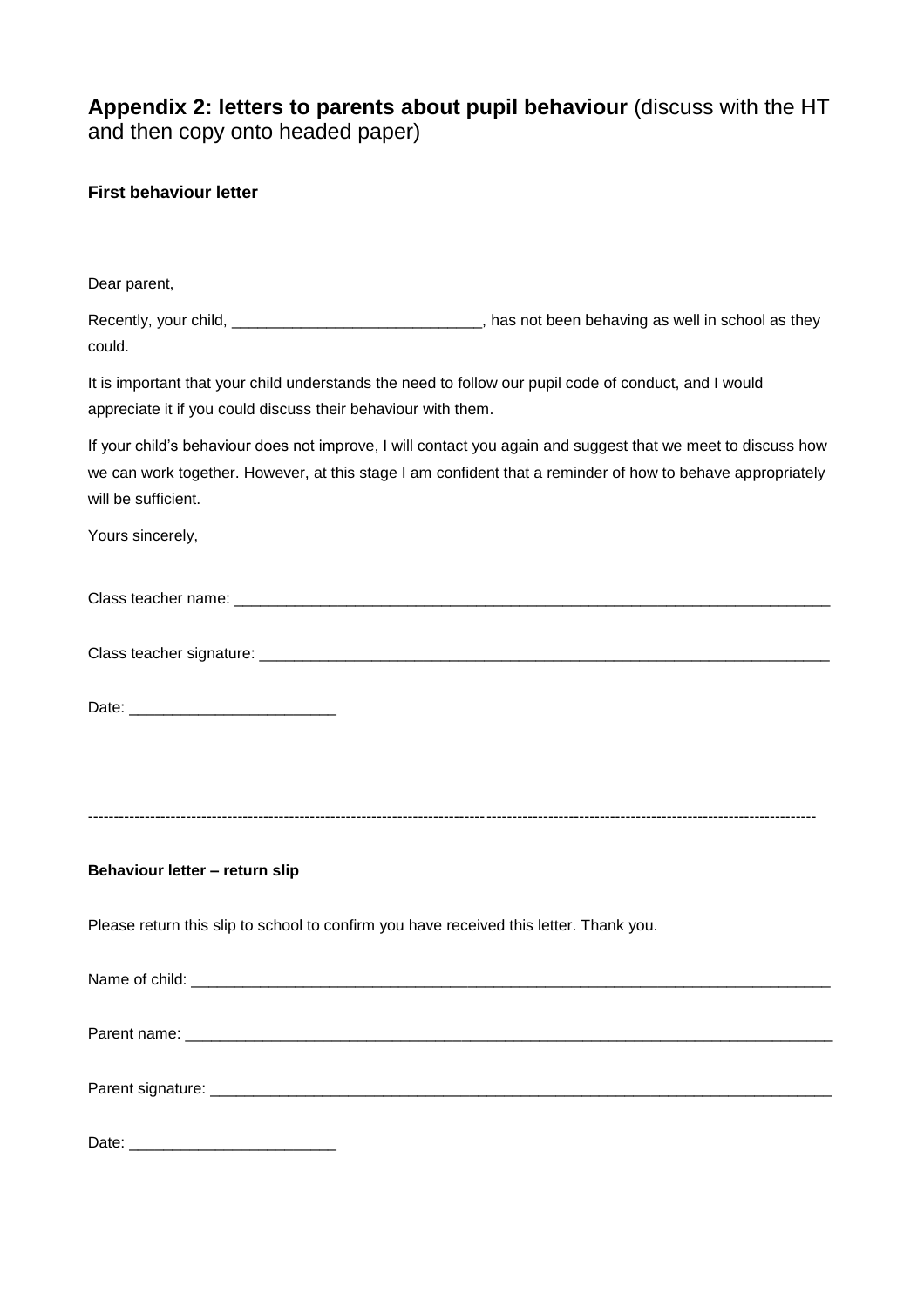#### **Second behaviour letter**

Dear parent,

Following my previous letter regarding the behaviour of \_\_\_\_\_\_\_\_\_\_\_\_\_\_\_\_\_\_\_\_\_\_\_\_, I am sorry to say that they are still struggling to adhere to our pupil code of conduct.

I would appreciate it if you could arrange to meet me after school so we can discuss a way forward.

Yours sincerely,

Class teacher name: \_\_\_\_\_\_\_\_\_\_\_\_\_\_\_\_\_\_\_\_\_\_\_\_\_\_\_\_\_\_\_\_\_\_\_\_\_\_\_\_\_\_\_\_\_\_\_\_\_\_\_\_\_\_\_\_\_\_\_\_\_\_\_\_\_\_\_\_\_

Class teacher signature: \_\_\_\_\_\_\_\_\_\_\_\_\_\_\_\_\_\_\_\_\_\_\_\_\_\_\_\_\_\_\_\_\_\_\_\_\_\_\_\_\_\_\_\_\_\_\_\_\_\_\_\_\_\_\_\_\_\_\_\_\_\_\_\_\_\_

Date: \_\_\_\_\_\_\_\_\_\_\_\_\_\_\_\_\_\_\_\_\_\_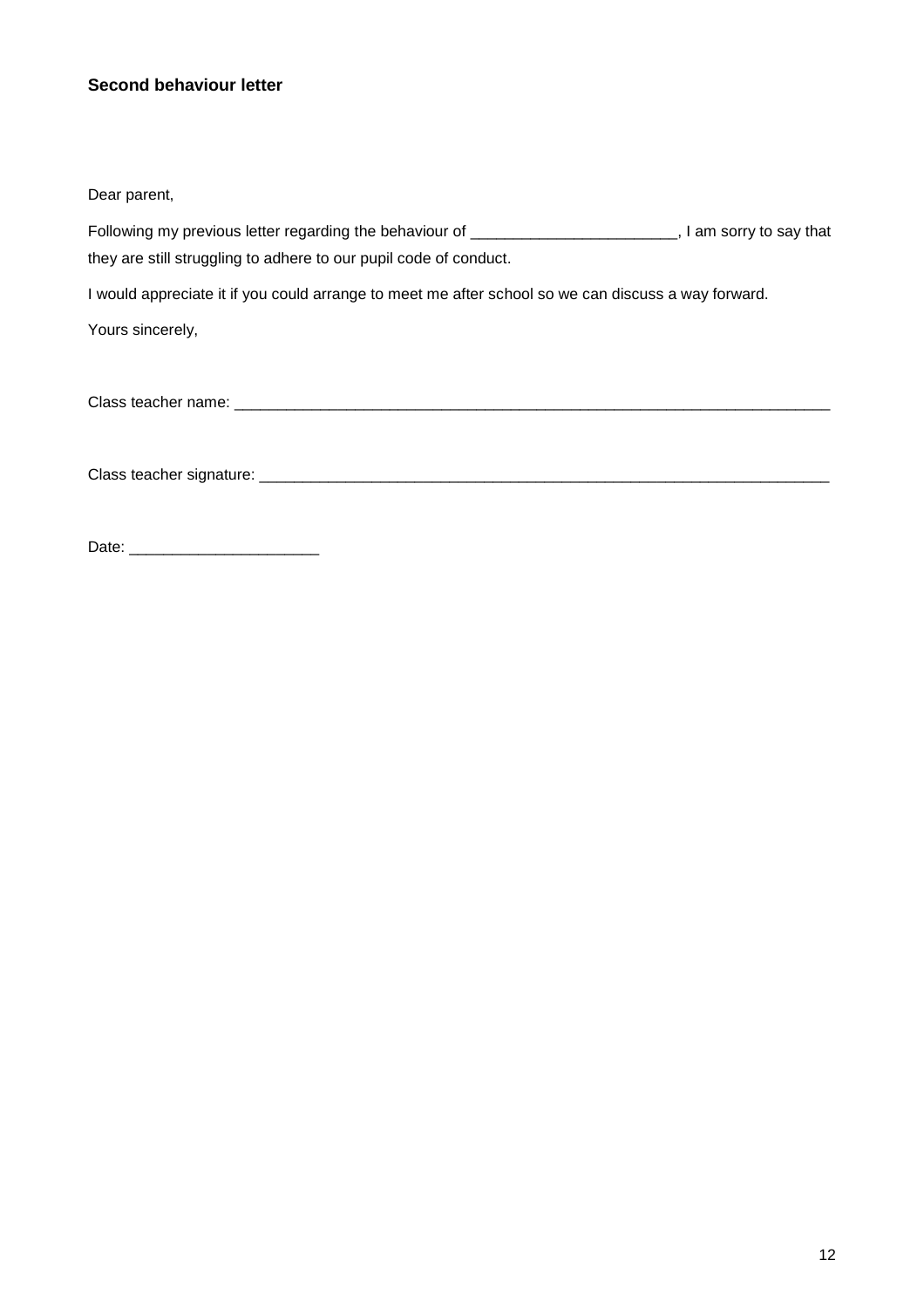#### **Third behaviour letter**

Dear parent,

I am sorry to report that, despite meeting and creating a behaviour contract, \_\_\_\_\_\_\_\_\_\_\_\_\_\_\_\_\_\_\_\_\_\_\_\_, has continued to misbehave.

\_\_\_\_\_\_\_\_\_\_\_\_\_\_\_\_\_\_\_\_\_\_\_\_\_ would now benefit from a structured approach to help improve their

behaviour in school.

I would be grateful if you could attend a meeting with the headteacher, the special educational needs coordinator and myself, to discuss how we can best support your child in improving their behaviour.

*Insert details of the meeting time, date and location, as necessary, or how to contact the school to arrange the meeting.*

Yours sincerely,

Class teacher name: \_\_\_\_\_\_\_\_\_\_\_\_\_\_\_\_\_\_\_\_\_\_\_\_\_\_\_\_\_\_\_\_\_\_\_\_\_\_\_\_\_\_\_\_\_\_\_\_\_\_\_\_\_\_\_\_\_\_\_\_\_\_\_\_\_\_\_\_\_

Class teacher signature: \_\_\_\_\_\_\_\_\_\_\_\_\_\_\_\_\_\_\_\_\_\_\_\_\_\_\_\_\_\_\_\_\_\_\_\_\_\_\_\_\_\_\_\_\_\_\_\_\_\_\_\_\_\_\_\_\_\_\_\_\_\_\_\_\_\_

Date: \_\_\_\_\_\_\_\_\_\_\_\_\_\_\_\_\_\_\_\_\_\_\_